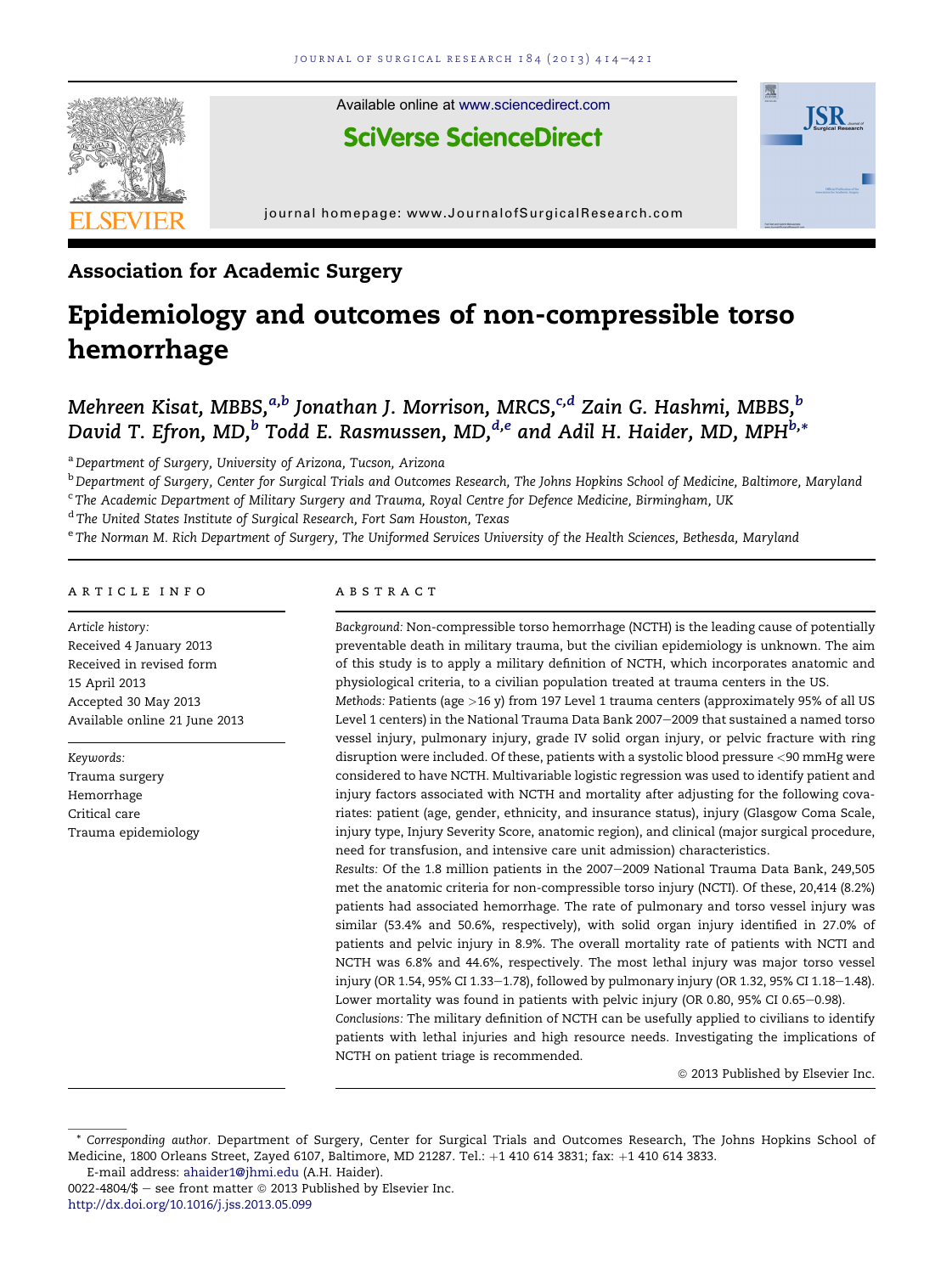| <b>Report Documentation Page</b>                                                                                                                                                                                                                                                                                                                                                                                                                                                                                                                                                                                                                                                                                                                                                                                                                                   |                             |                              | Form Approved<br>OMB No. 0704-0188                 |                                  |                           |
|--------------------------------------------------------------------------------------------------------------------------------------------------------------------------------------------------------------------------------------------------------------------------------------------------------------------------------------------------------------------------------------------------------------------------------------------------------------------------------------------------------------------------------------------------------------------------------------------------------------------------------------------------------------------------------------------------------------------------------------------------------------------------------------------------------------------------------------------------------------------|-----------------------------|------------------------------|----------------------------------------------------|----------------------------------|---------------------------|
| Public reporting burden for the collection of information is estimated to average 1 hour per response, including the time for reviewing instructions, searching existing data sources, gathering and<br>maintaining the data needed, and completing and reviewing the collection of information. Send comments regarding this burden estimate or any other aspect of this collection of information,<br>including suggestions for reducing this burden, to Washington Headquarters Services, Directorate for Information Operations and Reports, 1215 Jefferson Davis Highway, Suite 1204, Arlington<br>VA 22202-4302. Respondents should be aware that notwithstanding any other provision of law, no person shall be subject to a penalty for failing to comply with a collection of information if it<br>does not display a currently valid OMB control number. |                             |                              |                                                    |                                  |                           |
| 1. REPORT DATE<br>01 SEP 2013                                                                                                                                                                                                                                                                                                                                                                                                                                                                                                                                                                                                                                                                                                                                                                                                                                      |                             | 2. REPORT TYPE<br>N/A        |                                                    | <b>3. DATES COVERED</b>          |                           |
| <b>4. TITLE AND SUBTITLE</b><br>Epidemiology and outcomes of non-compressible torso hemorrhage                                                                                                                                                                                                                                                                                                                                                                                                                                                                                                                                                                                                                                                                                                                                                                     |                             |                              | <b>5a. CONTRACT NUMBER</b>                         |                                  |                           |
|                                                                                                                                                                                                                                                                                                                                                                                                                                                                                                                                                                                                                                                                                                                                                                                                                                                                    |                             |                              | 5b. GRANT NUMBER                                   |                                  |                           |
|                                                                                                                                                                                                                                                                                                                                                                                                                                                                                                                                                                                                                                                                                                                                                                                                                                                                    |                             |                              | 5c. PROGRAM ELEMENT NUMBER                         |                                  |                           |
| 6. AUTHOR(S)<br>Kisat M., Morrison J. J., Hashmi Z. G., Efron D. T., Rasmussen T. E.,<br>Haider A. H.,                                                                                                                                                                                                                                                                                                                                                                                                                                                                                                                                                                                                                                                                                                                                                             |                             |                              | 5d. PROJECT NUMBER                                 |                                  |                           |
|                                                                                                                                                                                                                                                                                                                                                                                                                                                                                                                                                                                                                                                                                                                                                                                                                                                                    |                             |                              | <b>5e. TASK NUMBER</b>                             |                                  |                           |
|                                                                                                                                                                                                                                                                                                                                                                                                                                                                                                                                                                                                                                                                                                                                                                                                                                                                    |                             |                              | 5f. WORK UNIT NUMBER                               |                                  |                           |
| 7. PERFORMING ORGANIZATION NAME(S) AND ADDRESS(ES)<br>United States Army Institute of Surgical Research, JBSA Fort Sam<br>Houston, TX                                                                                                                                                                                                                                                                                                                                                                                                                                                                                                                                                                                                                                                                                                                              |                             |                              | 8. PERFORMING ORGANIZATION<br><b>REPORT NUMBER</b> |                                  |                           |
| 9. SPONSORING/MONITORING AGENCY NAME(S) AND ADDRESS(ES)                                                                                                                                                                                                                                                                                                                                                                                                                                                                                                                                                                                                                                                                                                                                                                                                            |                             |                              |                                                    | 10. SPONSOR/MONITOR'S ACRONYM(S) |                           |
|                                                                                                                                                                                                                                                                                                                                                                                                                                                                                                                                                                                                                                                                                                                                                                                                                                                                    |                             |                              | 11. SPONSOR/MONITOR'S REPORT<br>NUMBER(S)          |                                  |                           |
| 12. DISTRIBUTION/AVAILABILITY STATEMENT<br>Approved for public release, distribution unlimited                                                                                                                                                                                                                                                                                                                                                                                                                                                                                                                                                                                                                                                                                                                                                                     |                             |                              |                                                    |                                  |                           |
| <b>13. SUPPLEMENTARY NOTES</b>                                                                                                                                                                                                                                                                                                                                                                                                                                                                                                                                                                                                                                                                                                                                                                                                                                     |                             |                              |                                                    |                                  |                           |
| 14. ABSTRACT                                                                                                                                                                                                                                                                                                                                                                                                                                                                                                                                                                                                                                                                                                                                                                                                                                                       |                             |                              |                                                    |                                  |                           |
| <b>15. SUBJECT TERMS</b>                                                                                                                                                                                                                                                                                                                                                                                                                                                                                                                                                                                                                                                                                                                                                                                                                                           |                             |                              |                                                    |                                  |                           |
| 16. SECURITY CLASSIFICATION OF:                                                                                                                                                                                                                                                                                                                                                                                                                                                                                                                                                                                                                                                                                                                                                                                                                                    |                             |                              | <b>17. LIMITATION OF</b>                           | 18. NUMBER                       | 19a. NAME OF              |
| a. REPORT<br>unclassified                                                                                                                                                                                                                                                                                                                                                                                                                                                                                                                                                                                                                                                                                                                                                                                                                                          | b. ABSTRACT<br>unclassified | c. THIS PAGE<br>unclassified | <b>ABSTRACT</b><br>UU                              | OF PAGES<br>8                    | <b>RESPONSIBLE PERSON</b> |

**Standard Form 298 (Rev. 8-98)**<br>Prescribed by ANSI Std Z39-18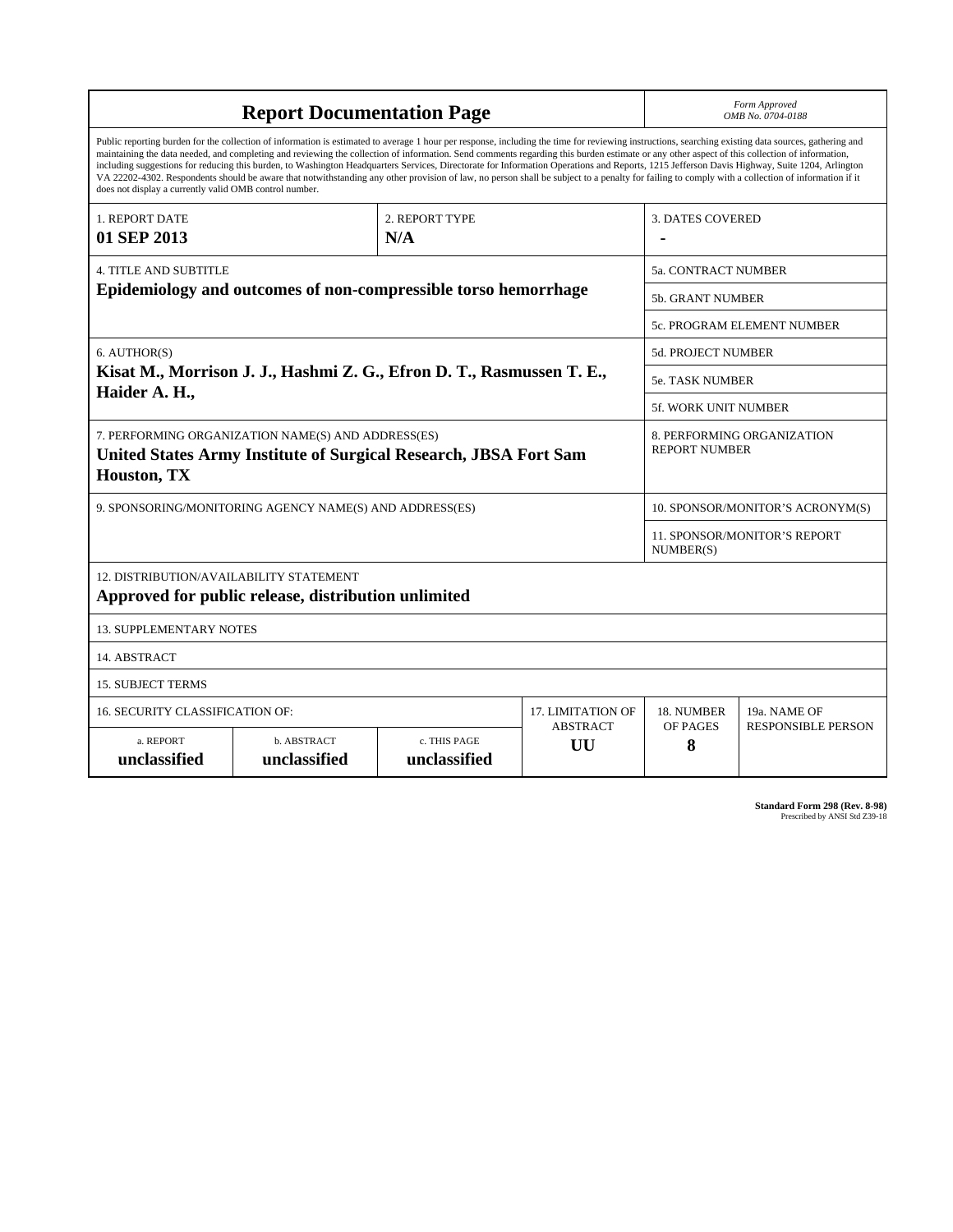#### 1. Introduction

Hemorrhage is the leading cause of potentially preventable death in both military and civilian trauma, accounting for over 80% of deaths in recent reports  $[1-4]$ . The wars in Afghanistan and Iraq have precipitated a reappraisal of the classification of death from hemorrhage, which can be broadly classified into compressible and non-compressible [5]. Hemorrhage involving the extremities is accessible and amenable to external compression, hence rapidly amenable to control. Mortality from extremity hemorrhage has decreased significantly with the introduction of specific measures such as hemostatic gauze and tourniquets  $[6-8]$ .

However, significant hemorrhage originating within the torso is particularly challenging as there is no reliable method of control without an operating room or interventional suite. Data from the Department of Defense Trauma Registry analyzing the cause of death of US military personnel over 10 y reported that truncal hemorrhage accounted for 67.3% of potentially preventable deaths [9]. Thus, the early identification of patients with non-compressible torso hemorrhage (NCTH) may assist in prompt interventions leading to improved survival.

Despite the intuitive terminology, a unifying definition to characterize this injury pattern has been lacking. Earlier studies have focused on specific organ systems, such as pulmonary or solid abdominal organs. Military researchers have strived to develop a novel definition of this injury pattern involving the torso (Fig. 1) [10]. This definition has since been applied to military datasets characterizing the epidemiology of non-compressible torso injury (NCTI) and hemorrhage in military personnel injured in conflicts in Iraq and Afghanistan during the last decade [11,12]. However, application of this



Fig.  $1$  – The shaded region demonstrates the location of NCTH.

injury pattern has not been translated to civilian trauma to date.

NCTI and associated hemorrhage in the civilian setting has important implications. Recognition and progression of this injury pattern in civilian trauma is largely unexplored and unknown. However, in the studies exploring civilian preventable mortality, hemorrhage is the number one contributor [13,14]. Identification of patient and injury factors associated with this lethal, yet potentially survivable, injury may help to channel timely interventions to improve survival/outcomes.

The objectives of this study are to extend the use of a military definition of NCTI to a civilian population in order to (1) characterize the epidemiology of NCTI at Level 1 trauma centers in the US, (2) identify any potential role of sociodemographic and injury characteristics in predisposition to NCTH, and (3) explore associations between these characteristics and mortality in patients who develop NCTH.

#### 2. Methods

This study is an analysis of all adult patients entered in the National Trauma Data Bank (NTDB) 2007-2009 dataset. The NTDB is a prospectively collected trauma registry maintained by the American College of Surgeons and contains data contributed by more than 900 trauma centers in the United States and its territories. This national database now encompasses data from approximately 95% of all Level 1 trauma centers. Data reporting to the NTDB is voluntary and the proportion of missing centers is  $>5\%$  for Level 2 to Level 4 trauma centers. Thus, these centers were excluded to make this study representative of trauma care at Level 1 centers in the US. Patients aged  $\geq$ 16 y from all Level 1 trauma centers that met the anatomic criteria defining NCTI were included (Table 1). Patients who were dead on arrival and patients with burns were excluded from this analysis.

Pursuant to previously published work, NCTI was defined as at least one of the following anatomic injuries: (1) pulmonary injury, (2) named torso vessel injury, (3) grade 4 solid organ injury (liver, kidney, spleen), and (4) open pelvic ring fracture [10]. These were classified using a combination of International Classification of Diseases 9 (ICD-9) diagnosis codes, ICD-9 procedure codes, and Abbreviated Injury Scale codes. NCTH was defined in a sub-group of patients who, in

| Table $1$ – Definitions of NCTI and hemorrhage.                                                                                                                                                                                                       |                                  |  |  |
|-------------------------------------------------------------------------------------------------------------------------------------------------------------------------------------------------------------------------------------------------------|----------------------------------|--|--|
| Anatomic criteria                                                                                                                                                                                                                                     | Physiological criteria           |  |  |
| NCTI                                                                                                                                                                                                                                                  | <b>NCTH</b>                      |  |  |
| (1) Pulmonary injury (massive<br>hemothorax, pulmonary<br>vascular injury)<br>(2) Solid organ injury $\geq$ grade 4 Anatomic criteria, plus<br>(liver, kidney, spleen)<br>(3) Named axial torso vessel<br>(4) Pelvic fracture with ring<br>disruption | Systolic blood pressure <90 mmHg |  |  |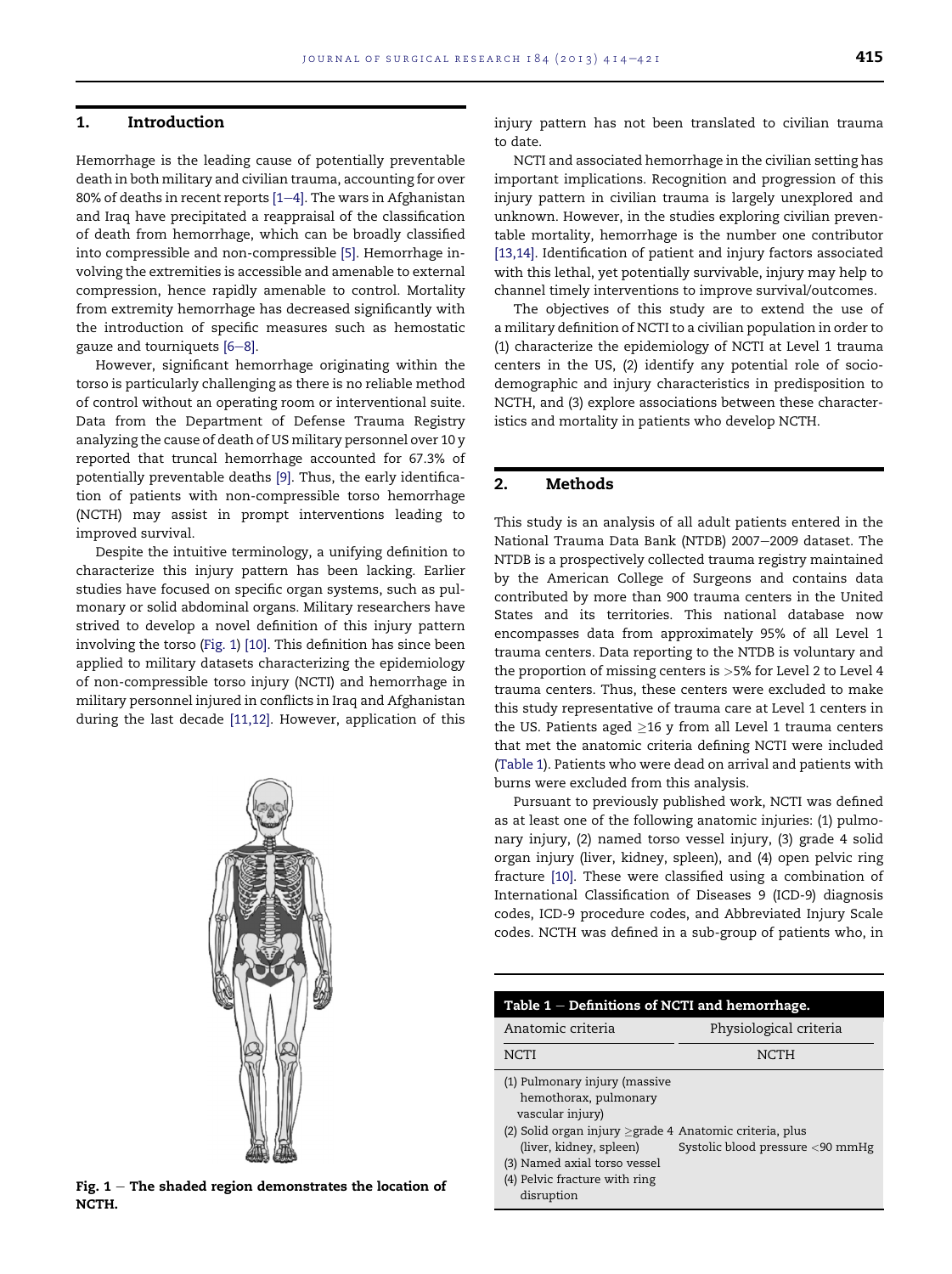addition to their anatomic injury, had a systolic blood pressure of  $\leq$ 90 mmHg on arrival to the emergency department (Fig. 1). The primary outcomes of interest were (1) identification of the sub-group with NCTH and (2) in-hospital mortality in patients with NCTH.

Information on the following variables were extracted from the NTDB and categorized. Patient demographics included age (in 10 y age groups), gender (male/female), race/ ethnicity (Caucasians, African Americans, Hispanics, and Others) [15], and insurance status (insured versus uninsured). Uninsured patients were defined only as patients who were listed as "self-pay," whereas patients with all other types of funding, including Medicaid and Medicare, were classified as insured [16]. Injury characteristics included Injury Severity Score (ISS) categorized as  $0-9$ ,  $9-15$ ,  $16-24$ ,  $25-75$ , Glasgow Coma Scale (GCS) score categorized as  $3-5$ ,  $6-9$ ,  $10-12$ ,  $13-15$ , type of injury (blunt versus penetrating), mechanism of injury (motor vehicle traffic, fall, pedestrian, cyclist, motorcyclist, stab, gunshot wound, and others) and anatomic site of injury (pulmonary, torso vessel injury, solid organ injury, and pelvic injury). Clinical characteristics that were studied included the following dichotomous variables: major surgical intervention, blood transfusion (ICD-9 diagnosis codes 99.0, 99.02-99.07), intensive care unit (ICU) admission and ventilator requirement. Major surgical procedures were identified using the following ICD-9 codes: nervous system (01.00-05.99), respiratory, cardiovascular, digestive, and urinary system (30.00-59.99), and musculoskeletal system (77.00-78.99, 81.00-81.99, 83.00-84.99).

#### 2.1. Statistical analysis

Univariate analyses were done to determine the associations of the aforementioned variables with NCTH and mortality in patients with NCTH. Student's t-test was used to compare continuous variables. If the assumptions of this test were not met, Mann-Whitney U test was used instead. Chi-squared analysis was used to compare categorical variables. Variables which were found to be statistically significant on univariate analyses or were biologically/clinically plausible were used for multivariate analysis. Multivariate logistic regression was used to determine the independent predictors of NCTH and mortality in patients with NCTH. The final model included the following variables: age, gender, race, insurance status, GCS score, ISS, type, mechanism and site of injury, major surgical intervention, blood transfusion, and ICU admission. Clustering by facility ID was performed during multivariate analyses to control for the potential inter-facility differences in treatments and procedures [17]. All analyses were done using Stata/MP v. 11 (Stata, College Station, TX), and statistical significance was defined as a P value < 0.05.

#### 3. Results

The NTDB 2007-2009 dataset included approximately 1.8 million patients. Of these, 15% of the patients were admitted with NCTI to a Level 1 trauma center. After excluding patients who were dead on arrival and pediatric patients, there were 259,171 patients. Only patients with blunt and penetrating injury were included, arriving at a sample size of 249,505 patients with NCTI (Fig. 2).

Of the 249,505 patients, 20,414 (8.2%) had evidence of ongoing hemorrhage and formed the NCTH subgroup. Table 2 demonstrates the sociodemographic and clinical characteristics of the study population. The majority of patients with NCTI were young, with approximately 60% of patients between the ages 16 and 45. The majority of patients were male (72.0%) and suffered a blunt injury (79.1%). The most common site of injuries was pulmonary injury (53%), followed by torso vascular injury (51%), solid organ injury (27%), and pelvic injury (9%). Major surgery was required in 68% of the patients, and 51% of the patients were admitted to an ICU. The overall mortality rate of patients with NCTI and NCTH was 6.8% and 44.6%, respectively.

Table 2 is further stratified by NCTI and NCTH to highlight significant differences amongst these groups. Patients with NCTH were more likely to be older, male, non-Caucasian, and uninsured. These patients also sustained a greater overall injury burden, proportionally more penetrating injuries as well as pulmonary, torso vascular, solid organ, and pelvic injuries. In terms of care, NCTH patients also required more blood transfusions, major surgical procedures, ICU admissions, and ventilator use more frequently. Patients with NCTH also had a significantly higher rate of mortality.



Fig.  $2$  – Patient selection flow-chart.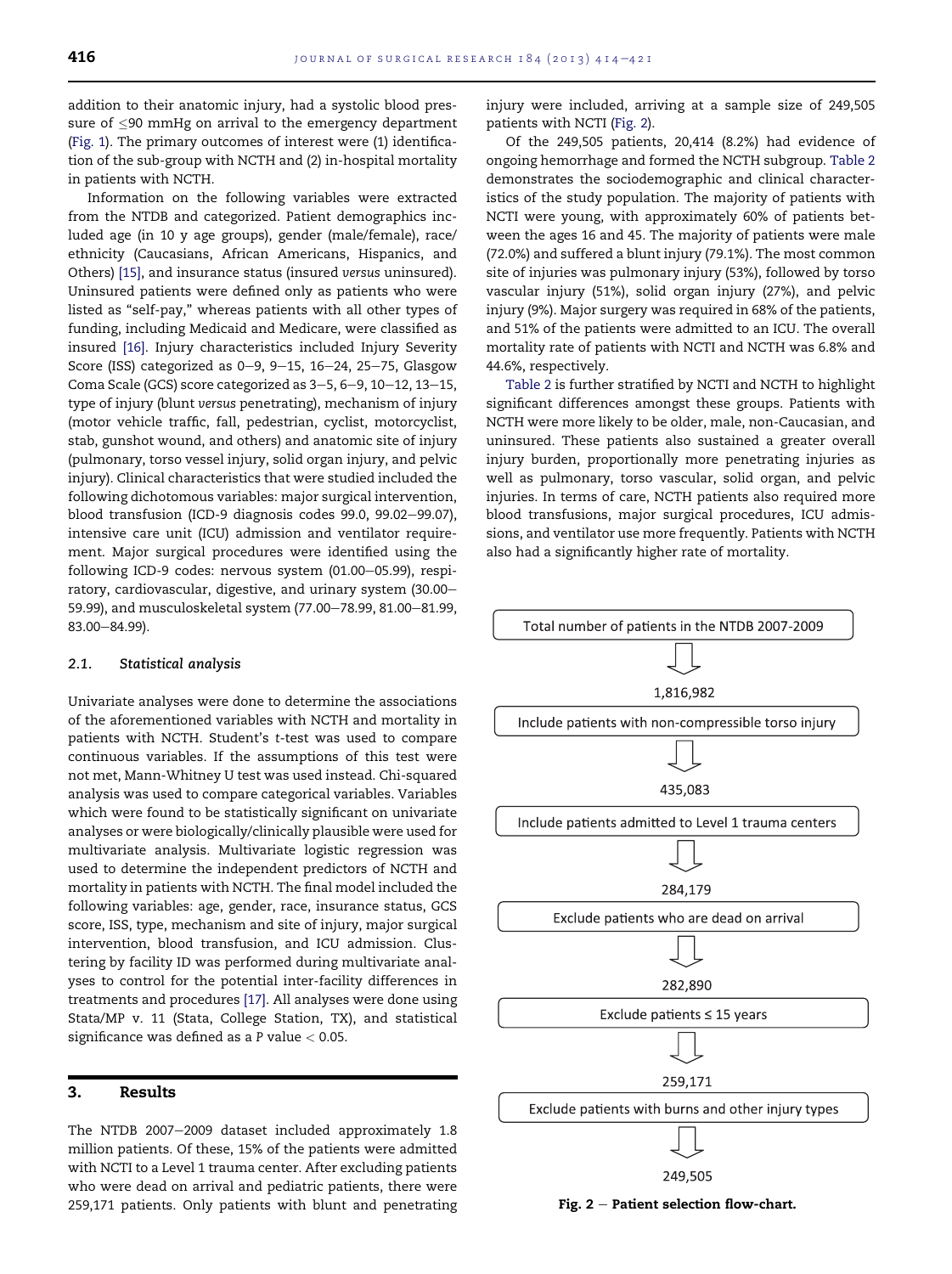|                                           | Table 2 - Epidemiologic characteristics of patients with NCTI and NCTH. |                                   |                          |
|-------------------------------------------|-------------------------------------------------------------------------|-----------------------------------|--------------------------|
|                                           | Non-compressible torso injury (NCTI)                                    | Non-compressible torso hemorrhage |                          |
|                                           | 249,505 (100)                                                           | Yes: 20,414 (8.2) n (%)           | No: 221,490 (91.6) n (%) |
| Age $(y)$                                 |                                                                         |                                   |                          |
| $16 - 25$                                 | 68,567 (27.5)                                                           | 5450 (26.7)                       | 61,009 (27.5)            |
| $26 - 35$                                 | 43,961 (17.6)                                                           | 3968 (19.4)                       | 38,732 (17.5)            |
| $36 - 45$                                 | 38,085 (15.3)                                                           | 3140 (15.4)                       | 33,868 (15.3)            |
| $46 - 55$                                 | 37,776 (15.1)                                                           | 3183 (15.6)                       | 33,478 (15.1)            |
| $56 - 65$                                 | 24,232 (9.7)                                                            | 1987 (9.7)                        | 21,489 (9.7)             |
| $66 - 75$                                 | 15,008 (6.0)                                                            | 1165(5.7)                         | 13,306 (6.0)             |
| $\geq$ 76                                 | 20,223 (8.1)                                                            | 1442 (7.1)                        | 18,110 (8.2)             |
| Missing                                   | 1653(0.7)                                                               | 79 (0.4)                          | 1498 (0.7)               |
| Gender                                    |                                                                         |                                   |                          |
| Male                                      | 179,646 (72.0)                                                          | 15,101 (74.0)                     | 159,082 (71.8)           |
| Female                                    | 67,091 (26.9)                                                           | 4977 (24.4)                       | 60,058 (27.1)            |
| Missing                                   | 2768(1.1)                                                               | 336(1.7)                          | 2350(1.1)                |
| Race                                      |                                                                         |                                   |                          |
| Caucasian                                 | 150,048 (60.1)                                                          | 10,605 (52.0)                     | 135,196 (61.0)           |
| African-American                          | 46,371 (18.6)                                                           | 5307 (26.0)                       | 39,778 (18.0)            |
| Hispanic                                  | 5004 (2.01)                                                             | 460(2.3)                          | 4461 (2.0)               |
| Others                                    | 32,112 (12.9)                                                           | 2750 (13.5)                       | 28,549 (12.9)            |
| Missing                                   | 15,970 (6.4)                                                            | 1292(6.3)                         | 13,506 (6.1)             |
| Insurance status                          |                                                                         |                                   |                          |
| Insured                                   | 152,920 (61.3)                                                          | 10,882 (53.3)                     | 138,193 (62.4)           |
| Uninsured                                 | 45,290 (18.2)                                                           | 5385 (26.4)                       | 38,948 (17.6)            |
| Missing                                   | 51,295 (20.6)                                                           | 4147 (20.3)                       | 44,349 (20.0)            |
| GCS total                                 |                                                                         |                                   |                          |
| $3 - 5$                                   | 38,756 (15.5)                                                           | 10,165 (49.8)                     | 27,405 (12.4)            |
| $6 - 9$                                   | 6418 (2.6)                                                              | 598 (2.9)                         | 5687 (2.6)               |
| $10 - 12$                                 | 5705 (2.3)                                                              | 608(3.0)                          | 4982 (2.3)               |
| $13 - 15$                                 | 187,005 (75.0)                                                          | 8551 (41.9)                       | 176,802 (79.8)           |
| Missing                                   | 11,621 (4.7)                                                            | 492 (2.4)                         | 6614 (3.0)               |
| <b>ISS</b>                                |                                                                         |                                   |                          |
| $0 - 9$                                   | 33,710 (13.5)                                                           | 1399(6.9)                         | 31,348 (14.2)            |
| $9 - 15$                                  | 76,333 (30.6)                                                           | 3422 (16.8)                       | 71,054 (32.1)            |
| $16 - 24$                                 | 63,693 (25.5)                                                           | 4167 (20.4)                       | 58,025 (26.2)            |
| $25 - 75$                                 | 65,855 (26.4)                                                           | 10,648 (52.2)                     | 53,077 (24.0)            |
| Missing                                   | 9914 (4.0)                                                              | 778 (3.8)                         | 7986 (3.6)               |
| Mechanism                                 |                                                                         |                                   |                          |
| Motor vehicle collision                   | 83.270 (33.4)                                                           | 6195 (30.4)                       | 74,967 (33.9)            |
| Fall                                      | 45, 164 (18.1)                                                          | 1865 (9.1)                        | 41,816 (18.9)            |
| Pedestrians struck                        | 11,307 (4.5)                                                            | 1516 (7.4)                        | 9462 (4.3)               |
| Cyclist                                   | 2003 (0.8)                                                              | 170 (0.8)                         | 1800 (0.8)               |
| Motorcyclist                              | 21,588 (8.7)                                                            | 1761 (8.6)                        | 19,235 (8.7)             |
| Stab                                      | 24,436 (9.8)                                                            | 2079 (10.2)                       | 21,631 (9.8)             |
| Gunshot wound                             | 27,615 (11.1)                                                           | 5124 (25.1)                       | 21,261(9.6)              |
| Others                                    | 34,122 (13.7)                                                           | 1704 (8.4)                        | 31,318 (14.1)            |
| Injury                                    |                                                                         |                                   |                          |
| Blunt                                     | 197,454 (79.1)                                                          | 13,211 (64.7)                     | 178,598 (80.6)           |
| Penetrating                               | 52,051 (20.8)                                                           | 7203 (35.3)                       | 42,892 (19.4)            |
| Anatomic focus                            |                                                                         |                                   |                          |
| Pulmonary injury                          | 133,214 (53.4)                                                          | 13,909 (68.1)                     | 115,224 (52.0)           |
| Torso vessel injury                       | 126,242 (50.6)                                                          | 13,846 (67.8)                     | 108,122 (48.8)           |
| Solid organ injury                        | 67,356 (27.0)                                                           | 7310 (35.8)                       | 57,895 (26.1)            |
| Pelvic injury                             | 22,210 (8.9)                                                            | 1887 (9.2)                        | 19,779 (8.9)             |
| Clinical care                             |                                                                         |                                   |                          |
| Blood transfusion                         | 27,577 (11.0)                                                           | 3904 (19.1)                       | 22,496 (10.2)            |
| Major surgical procedure<br>ICU admission | 169,816 (68.1)                                                          | 16,245 (79.6)                     | 148,075 (66.9)           |
|                                           | 127,732 (51.2)                                                          | 11,592 (56.8)                     | 112,914 (51.0)           |
| Need for ventilator<br>Death              | 67,361 (27.0)                                                           | 9329 (45.7)                       | 56,070 (25.3)            |
|                                           | 25,813 (10.4)                                                           | 9105 (44.6)                       | 15,142(6.8)              |

Table 3 demonstrates the factors associated with the development of NCTH in patients with NCTI. After adjusting for demographic, injury, and clinical characteristics, we found

that older age, African-American race, lower GCS score, higher ISS, penetrating injury, pulmonary injury, torso vascular injury, solid organ injury, pelvic injury, and need for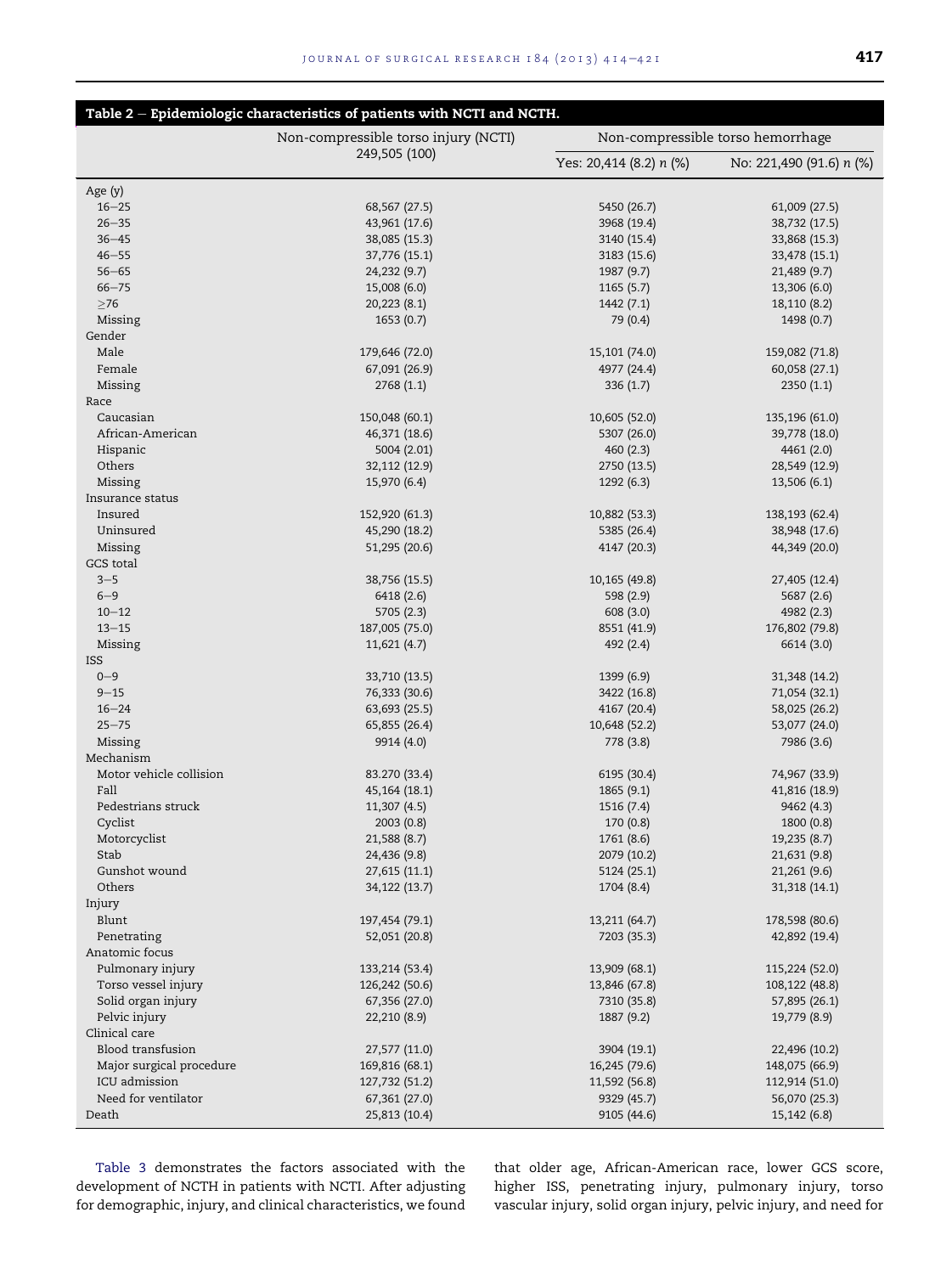| Table 3 - Adjusted OR for predictors of NCTH.                                                                                       |                                 |  |
|-------------------------------------------------------------------------------------------------------------------------------------|---------------------------------|--|
|                                                                                                                                     | OR (95% CI)                     |  |
| Age $(y)$ <sup>†</sup>                                                                                                              |                                 |  |
| $26 - 35$                                                                                                                           | $1.21$ $(1.15 - 1.28)^*$        |  |
| $36 - 45$                                                                                                                           | $1.31 (1.24 - 1.38)^*$          |  |
| $46 - 55$                                                                                                                           | $1.62$ (1.52-1.73) <sup>*</sup> |  |
| $56 - 65$                                                                                                                           | $1.81(1.68 - 1.96)^*$           |  |
| $66 - 75$                                                                                                                           | $2.08$ (1.88-2.30) <sup>*</sup> |  |
| >76                                                                                                                                 | $2.06$ (1.85-2.28) <sup>*</sup> |  |
| Male gender                                                                                                                         | $0.88$ (0.84-0.93) <sup>*</sup> |  |
| Race <sup>‡</sup>                                                                                                                   |                                 |  |
| African-American                                                                                                                    | $1.34$ $(1.23 - 1.45)^*$        |  |
| Hispanic                                                                                                                            | $1.17(0.99 - 1.20)$             |  |
| Others                                                                                                                              | $1.09(0.99 - 1.20)$             |  |
| Insured                                                                                                                             | $0.76$ (0.69-0.82) <sup>*</sup> |  |
| Total GCS score <sup>§</sup>                                                                                                        |                                 |  |
| $6 - 9$                                                                                                                             | $0.33$ (0.28-0.38) <sup>*</sup> |  |
| $10 - 12$                                                                                                                           | $0.38(0.33 - 0.43)^*$           |  |
| $13 - 15$                                                                                                                           | $0.18(0.16 - 0.20)^{*}$         |  |
| ISS                                                                                                                                 |                                 |  |
| $9 - 15$                                                                                                                            | $1.27$ $(1.14-1.42)^{*}$        |  |
| $16 - 24$                                                                                                                           | $1.78$ $(1.56 - 2.03)^*$        |  |
| $25 - 75$                                                                                                                           | $2.61(2.22 - 3.06)^*$           |  |
| Penetrating injury                                                                                                                  | $2.72$ (2.46-3.01) <sup>*</sup> |  |
| Pulmonary injury                                                                                                                    | $1.66$ $(1.55 - 1.77)^*$        |  |
| Torso vessel injury                                                                                                                 | $1.75$ $(1.56 - 1.97)^*$        |  |
| Solid organ injury                                                                                                                  | $1.62$ (1.54-1.72) <sup>*</sup> |  |
| Pelvic injury                                                                                                                       | $1.38(1.19 - 1.62)^{*}$         |  |
| Transfusion                                                                                                                         | $1.40(1.22 - 1.60)^*$           |  |
| Major surgery                                                                                                                       | $1.12(0.99 - 1.28)$             |  |
| ICU admission                                                                                                                       | $0.58$ (0.52-0.64) <sup>*</sup> |  |
| *Significant at $P < 0.05$ .<br><sup>†</sup> Reference group for age = 16–25 y.<br>${}^{\ddagger}$ Reference for race = Caucasians. |                                 |  |

<sup>‡</sup> Reference for race = Caucasians.<br><sup>§</sup> Reference for total GCS score = 3<mark>–5</mark>.

Reference group for ISS =  $0-9$ .

transfusion were associated with an increased odds of developing NCTH.

Table 4 explores associations of mortality in patients with NCTH, with a summary of values for both NCTI and NCTH found in Supplementary Table 1. After adjusting for demographic, injury and clinical factors, we found that older age, African-American race, increasing ISS, penetrating injury, pulmonary injury and torso vascular injury increased the odds of mortality. In contrast, pelvic injury, major surgical procedure, ICU admission, and insurance coverage decreased the odds of mortality (Table 5).

#### 4. Discussion

This is the first civilian study to use a novel military definition of NCTH to characterize the epidemiology and outcomes of this important constellation of injuries. Approximately 15% of patients admitted to Level 1 trauma centers in the US from 2007-2009 in the National Trauma Data Bank had NCTI. Of these, 8.2% demonstrated active hemorrhage. NCTH was associated with an extremely high mortality rate of 45%, with torso vessel and pulmonary injury identified as independent predictors of death. Several important sociodemographic and

injury characteristics predisposing to NCTH and mortality in patients with NCTI were also identified.

The importance of uncontrolled torso hemorrhage has been re-emphasized by US military studies analyzing data from the wars in Iraq and Afghanistan. Holcomb et al. reviewed the autopsy findings of personnel killed in the early years of these conflicts and used an expert peer-review panel to classify fatalities as nonsurvivable or potentially survivable [2]. Torso hemorrhage was found to be the leading cause of potentially survivable death. A further analysis of US military deaths from 2003-2004 and 2006 showed that hemorrhage accounted for 87% and 83% of all deaths, respectively, in these cohorts of patients [18]. Among patients with hemorrhage, 50% were due to NCTH and 33% were due to extremity injury. Eastridge et al. has performed the most comprehensive cause of death analysis to date, demonstrating that 90% of potentially survivable deaths are hemorrhage-related, of which the trunk is the primary focus in majority of the cases (67%) [9].

In this context, military researchers strived to establish a unifying definition of this injury pattern. An initial definition of NCTI and hemorrhage was described by researchers at the US Army's Institute of Surgical Research and is based on previously reported anatomic and physiologic criteria [10]. In order to be comprehensive, the anatomic criteria (i.e., the injury) included named torso vessel, pulmonary, solid organ and pelvic disruption, all identified foci of major hemorrhage. Furthermore, in order to identify patients in shock (i.e., active hemorrhage), an admission systolic blood pressure <90 mmHg added a physiological criterion.

Following the application of this definition, findings from the U.S. Dept of Defense Trauma Registry (DoDTR) identified an incidence of NCTI of 12.7%, of which 17.1% had evidence of ongoing hemorrhage [11]. Major arterial and pulmonary injuries were identified as the most mortal injury complexes. Findings are similar from the UK Joint Theatre Trauma Registry, which included an analysis of patients who died prior to hospital admission [12]. The overall case fatality rate was 85.5%, with only 25% of patients actually surviving to hospital admission. This fatality rate is almost four times higher than that associated with other battle-related injury. Again, major arterial and pulmonary injuries were identified as most lethal.

Recognition and progression of this injury pattern in civilian trauma is largely unexplored and unknown. Military trauma is significantly different to civilian as it largely involves explosive mechanisms producing higher energy, penetrating wounds, whereas civilian trauma is predominantly blunt in nature. Despite these differences, it is important to recognize that hemorrhage remains the leading cause of potentially preventable deaths in civilian setting also, accounting for 30%-40% of overall deaths [13,14]. The current study demonstrates the high mortality burden of NCTH, highlighting the clinical importance of identifying these patients, as early interventions and triage are critical to their survival. Identification of patient and injury factors associated with NCTH will aid in appropriate triaging, aggressive resuscitation, and surgery to improve survival.

This study explores the temporal relationship between NCTI, NCTH, and death. Approximately 15% of patients admitted to Level 1 trauma centers fulfill the criteria for NCTI.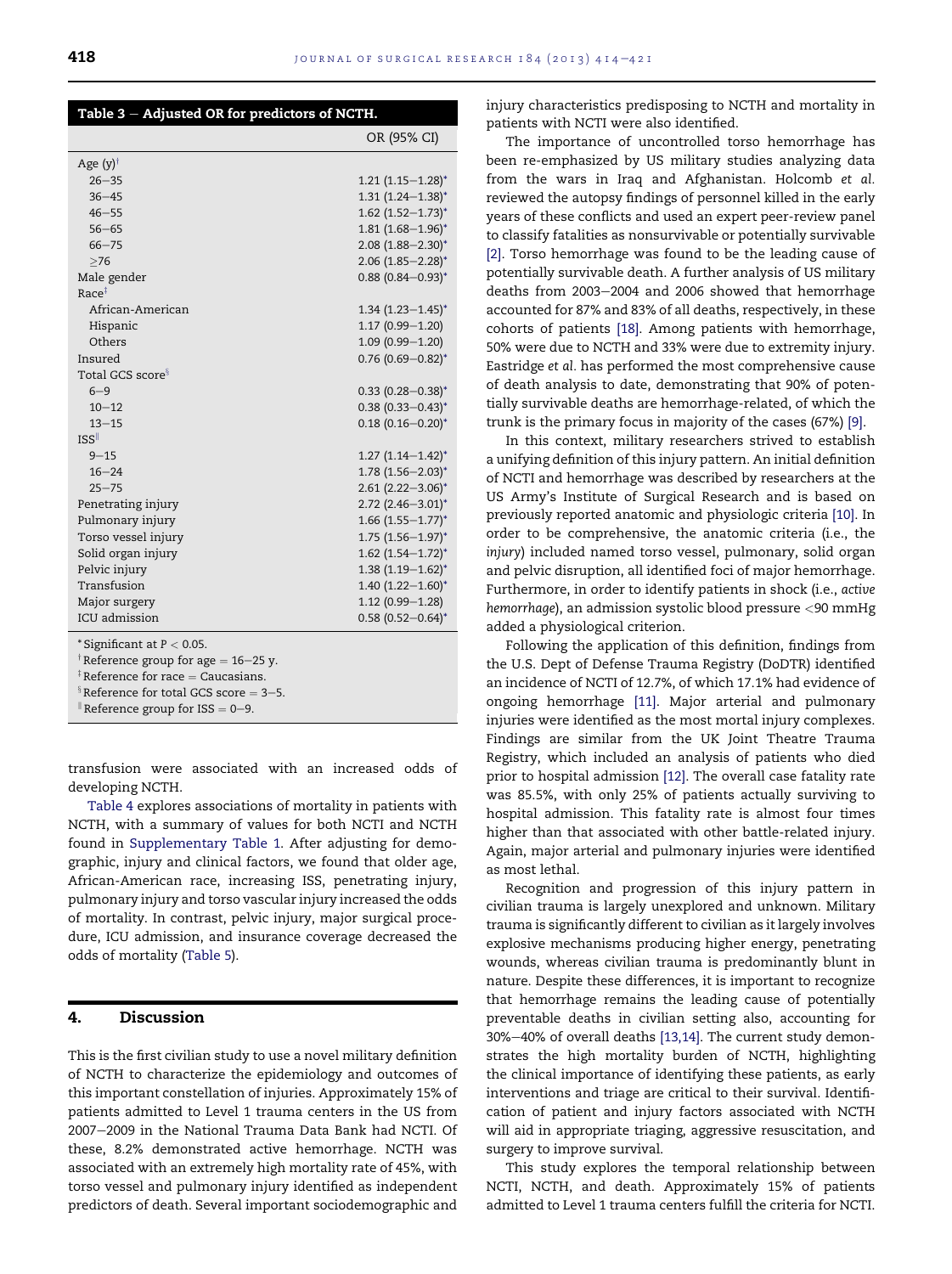|                               | Table 4 - Univariate analysis: associations of mortality in patients with NCTH. |                         |                 |
|-------------------------------|---------------------------------------------------------------------------------|-------------------------|-----------------|
|                               | Alive $n = 10,901$ (53.4%)                                                      | Dead $n = 9105$ (44.6%) | <i>*P</i> value |
|                               | $n (\%)$                                                                        | $n (\%)$                |                 |
| Age                           |                                                                                 |                         |                 |
| $16 - 25$                     | 2761 (51.7)                                                                     | 2572 (48.2)             | < 0.001         |
| $26 - 35$                     | 2104 (54.2)                                                                     | 1773 (45.7)             |                 |
| $36 - 45$                     | 1780 (58.1)                                                                     | 1286 (41.9)             |                 |
| $46 - 55$                     | 1892 (60.4)                                                                     | 1242 (39.6)             |                 |
| $56 - 65$                     | 1121 (57.1)                                                                     | 842 (42.9)              |                 |
| $66 - 75$                     | 649 (56.5)                                                                      | 499 (43.5)              |                 |
| $\geq 76$                     | 572 (40.6)                                                                      | 836 (59.4)              |                 |
| Gender                        |                                                                                 |                         |                 |
| Male                          | 8003 (53.6)                                                                     | 6927 (46.4)             | < 0.001         |
| Female                        | 2868 (58.2)                                                                     | 2064 (42.0)             |                 |
| Race                          |                                                                                 |                         |                 |
| Caucasian                     | 6227 (59.2)                                                                     | 4299 (40.9)             | < 0.001         |
| African-American              | 2466 (47.2)                                                                     | 2759 (52.8)             |                 |
| Hispanics                     | 257 (56.4)                                                                      | 199 (43.5)              |                 |
| Others                        | 1462 (53.3)                                                                     | 1279 (46.7)             |                 |
| Insurance status              |                                                                                 |                         |                 |
| Insured                       | 6752 (62.3)                                                                     | 4079 (37.7)             | < 0.001         |
| Uninsured                     | 2023 (38.2)                                                                     | 3270 (61.8)             |                 |
| GCS total                     |                                                                                 |                         |                 |
| $3 - 5$                       | 2406 (24.3)                                                                     | 7506 (75.7)             | < 0.001         |
| $6 - 9$                       | 384 (65.0)                                                                      | 207 (35.0)              |                 |
| $10 - 12$                     | 439 (73.4)                                                                      | 159 (26.6)              |                 |
| $13 - 15$                     | 7374 (87.6)                                                                     | 1047 (12.4)             |                 |
| <b>ISS</b>                    |                                                                                 |                         |                 |
| $0 - 9$                       | 895 (65.0)                                                                      | 482 (35.0)              | < 0.001         |
| $9 - 15$                      | 2515 (74.7)                                                                     | 853 (25.3)              |                 |
| $16 - 24$                     | 2685 (65.7)                                                                     | 1404 (34.3)             |                 |
| $25 - 75$                     | 4381 (42.1)                                                                     | 6026 (57.9)             |                 |
| Mechanism                     |                                                                                 |                         |                 |
| Motor vehicle collision       | 3461 (56.8)                                                                     | 2632 (43.2)             | < 0.001         |
| Fall                          | 1226 (66.6)                                                                     | 615 (33.4)              |                 |
| Pedestrians struck            | 737 (46.3)                                                                      | 854 (53.7)              |                 |
| Cyclist                       | 141 (56.6)                                                                      | 108 (43.4)              |                 |
| Motorcyclist                  | 964 (55.6)                                                                      | 769 (44.4)              |                 |
| Stab                          | 1513 (73.9)                                                                     | 534 (26.1)              |                 |
| Gunshot wound                 |                                                                                 |                         |                 |
| Others                        | 1914 (38.7)                                                                     | 3035 (61.3)             |                 |
|                               | 945 (62.9)                                                                      | 558 (37.1)              |                 |
| Injury<br>Blunt               |                                                                                 |                         | < 0.001         |
|                               | 7474 (57.5)                                                                     | 5536 (42.6)             |                 |
| Penetrating<br>Anatomic focus | 3427 (50.0)                                                                     | 3569 (51.0)             |                 |
|                               |                                                                                 |                         |                 |
| Pulmonary injury              | 6319 (46.5)                                                                     | 7285 (53.6)             | < 0.001         |
| Torso vessel injury           | 7706 (56.8)                                                                     | 5855 (43.2)             | < 0.001         |
| Solid organ injury            | 3964 (55.4)                                                                     | 3188 (44.6)             | < 0.001         |
| Pelvic injury                 | 1172 (62.9)                                                                     | 690 (37.1)              | < 0.001         |
| Clinical care                 |                                                                                 |                         |                 |
| Blood transfusion             | 2258 (59.3)                                                                     | 1550 (40.7)             | < 0.001         |
| Major surgical procedure      | 9213 (57.9)                                                                     | 6691 (42.1)             | < 0.001         |
| ICU admission                 | 8489 (74.3)                                                                     | 2941 (25.7)             | < 0.001         |
| Need for ventilator           | 5386 (58.5)                                                                     | 3814 (41.5)             | < 0.001         |
| *Significant at $P < 0.05$ .  |                                                                                 |                         |                 |

Of these, approximately 8% progress to NCTH. Mortality rates are significantly different in patients with and without associated hemorrhage (45% versus 7%). Older age, African-American race, lower GCS score, higher ISS, penetrating injury, pulmonary injury, torso vascular injury, solid organ injury, pelvic injury, and need for transfusion were associated with NCTH. Similarly, older age, African-American race, increasing ISS, penetrating injury, and pulmonary injury and

torso vascular injury increased the odds of mortality in patients with NCTH. Many of these factors have been previously described to be associated with mortality in the general trauma population.

African-American and uninsured patients were more likely to develop NCTH and die after developing this injury pattern in this analysis. Ethnic and insurance disparities have not been explored in this context yet. Although underlying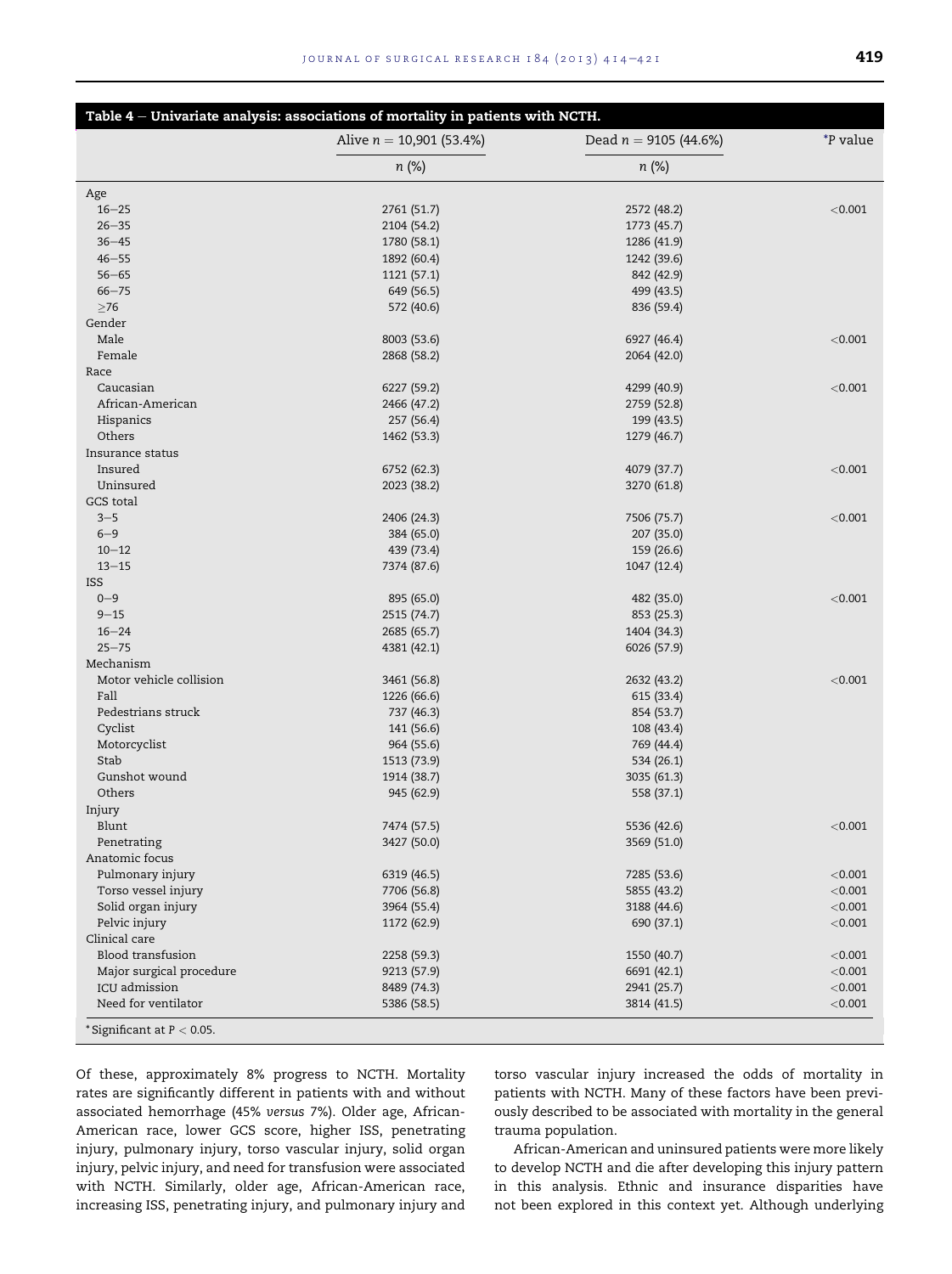| Table $5 -$ Adjusted OR for covariates associated with |  |  |
|--------------------------------------------------------|--|--|
| death on multivariate analyses in patients with NCTH.  |  |  |

|                                                  | Mortality ( $n = 14,634$ )      |
|--------------------------------------------------|---------------------------------|
|                                                  | OR (95% CI)                     |
| $Age^{\dagger}$                                  |                                 |
| $26 - 35$                                        | $0.91(0.79 - 1.05)$             |
| $36 - 45$                                        | $1.05(0.90 - 1.22)$             |
| $46 - 55$                                        | $1.25$ (1.10-1.43) <sup>*</sup> |
| $56 - 65$                                        | $2.26$ (1.83-2.80) <sup>*</sup> |
| $66 - 75$                                        | $2.98$ (2.27-3.92) <sup>*</sup> |
| >76                                              | 12.56 (9.56-16.50)*             |
| Male gender                                      | $1.03(0.90 - 1.18)$             |
| Race <sup>‡</sup>                                |                                 |
| African-American                                 | $1.49$ (1.26-1.75) <sup>*</sup> |
| Hispanic                                         | $1.05(0.74 - 1.50)$             |
| Others                                           | $1.11(0.90 - 1.37)$             |
| Insured                                          | $0.48$ (0.41-0.57) <sup>*</sup> |
| Total GCS score <sup>§</sup>                     |                                 |
| $6 - 9$                                          | $0.22$ (0.17-0.29) <sup>*</sup> |
| $10 - 12$                                        | $0.14$ (0.11-0.19) <sup>*</sup> |
| $13 - 15$                                        | $0.05$ (0.04-0.06) <sup>*</sup> |
| <b>ISS</b>                                       |                                 |
| $9 - 15$                                         | $0.96(0.77 - 1.20)$             |
| $16 - 24$                                        | $2.16$ (1.69-2.76) <sup>*</sup> |
| $25 - 75$                                        | $4.58$ (3.42-6.13) <sup>*</sup> |
| Penetrating injury                               | $1.30(1.14 - 1.48)^{*}$         |
| Pulmonary injury                                 | $1.32$ $(1.18 - 1.48)^*$        |
| Torso vessel injury                              | $1.54$ (1.33-1.78) <sup>*</sup> |
| Solid organ injury                               | $1.03(0.90 - 1.17)$             |
| Pelvic injury                                    | $0.80$ (0.65-0.98)*             |
| Transfusion                                      | $1.16(0.96 - 1.41)$             |
| Major surgery                                    | $0.75$ (0.60-0.94) <sup>*</sup> |
| ICU admission                                    | $0.08$ (0.06-0.10) <sup>*</sup> |
| * Significant at $P < 0.05$ .                    |                                 |
| <sup>†</sup> Reference group for age = 16–25 y.  |                                 |
| ${}^{\ddagger}$ Reference for race = Caucasians. |                                 |

<sup>‡</sup> Reference for race = Caucasians.<br><sup>§</sup> Reference for total GCS score = 3<mark>–5</mark>.

 $\textsf{R}$  Reference group for ISS = 0-9.

reasons for the association of ethnicity and insurance status with NCTI and mortality cannot be explained from this study, future research in this area is warranted. In the NCTH subgroup, patients with pelvic injury were less likely to die. A recent study characterizing the epidemiology of pelvic ring fractures has reported that 23% of trauma patients with pelvic fractures suffer from pre-hospital death [19]. Secondly, further analyses showed that in patients with pelvic injury, approximately 86% had an injury to one of the three other anatomic regions in this study. Thus, this finding may be due to a combination of factors including survival bias and its relation to other anatomic domains. Spectrum of NCTI, NCTH, and death may be comparable to spectrum of systemic inflammatory response system, sepsis, and septic shock, with mortality increasing at each step. Thus, recognition of this injury pattern at an early stage will assist in reducing mortality.

The NTDB consists of data contributed voluntarily from trauma centers and has inherent limitations, including selection bias, missing or invalid responses, and variable data collection. We reduced the potential impact of these limitations by (1) limiting our analysis to the 2007 to 2009 datasets

that were collected after the implementation of the National Trauma Data Standard, which has played a significant role in improving the reliability of the data, and (2) by including patients from Level 1 trauma centers. The NTDB now includes data from 95% of all Level 1 trauma centers in the US, and findings of this study may be generalizable to trauma care at Level 1 centers throughout the country.

#### 5. Conclusion

Despite the important differences between military and civilian trauma, we have demonstrated the utility of applying a military definition of NCTH to a civilian trauma registry. Civilian NCTH is highly lethal, with vascular and pulmonary injury as the most mortal injury complexes. These findings are consistent with the military literature, emphasizing the need for better identification of these patients. The use of a consistent definition of NCTH will permit the comparison of registry outcomes and the efficacy of future novel resuscitative strategies.

#### Acknowledgment

Financial support for this work was provided by the National Institutes of Health/National Institute of General Medical Sciences K23GM093112-01 and American College of Surgeons, C. James Carrico Fellowship for the study of trauma and critical care (to A.H.H.). The authors declare no conflict of interest.

#### Supplementary data

Supplementary data related to this article can be found at http://dx.doi.org/10.1016/j.jss.2013.05.099.

references

- [1] Eastridge BJ, Hardin M, Cantrell J, et al. Died of wounds on the battlefield: causation and implications for improving combat casualty care. J Trauma 2011;71(1 Suppl):S4.
- [2] Holcomb JB, McMullin NR, Pearse L, et al. Causes of death in US Special Operations Forces in the global war on terrorism: 2001-2004. Ann Surg 2007;245:986.
- [3] Kauvar DS, Lefering R, Wade CE. Impact of hemorrhage on trauma outcome: an overview of epidemiology, clinical presentations, and therapeutic considerations. J Trauma 2006;60(6 Suppl):S3.
- [4] Kauvar DS, Wade CE. The epidemiology and modern management of traumatic hemorrhage: US and international perspectives. Crit Care 2005;9(Suppl 5):S1.
- [5] Blackbourne LH, Czarnik J, Mabry R, et al. Decreasing killed in action and died of wounds rates in combat wounded. J Trauma 2010;69(Suppl 1):S1.
- [6] King DR. Thirty consecutive uses of a hemostatic bandage at a US Army combat support hospital and forward surgical team in Operation Iraqi Freedom. J Trauma 2011; 71:1775.